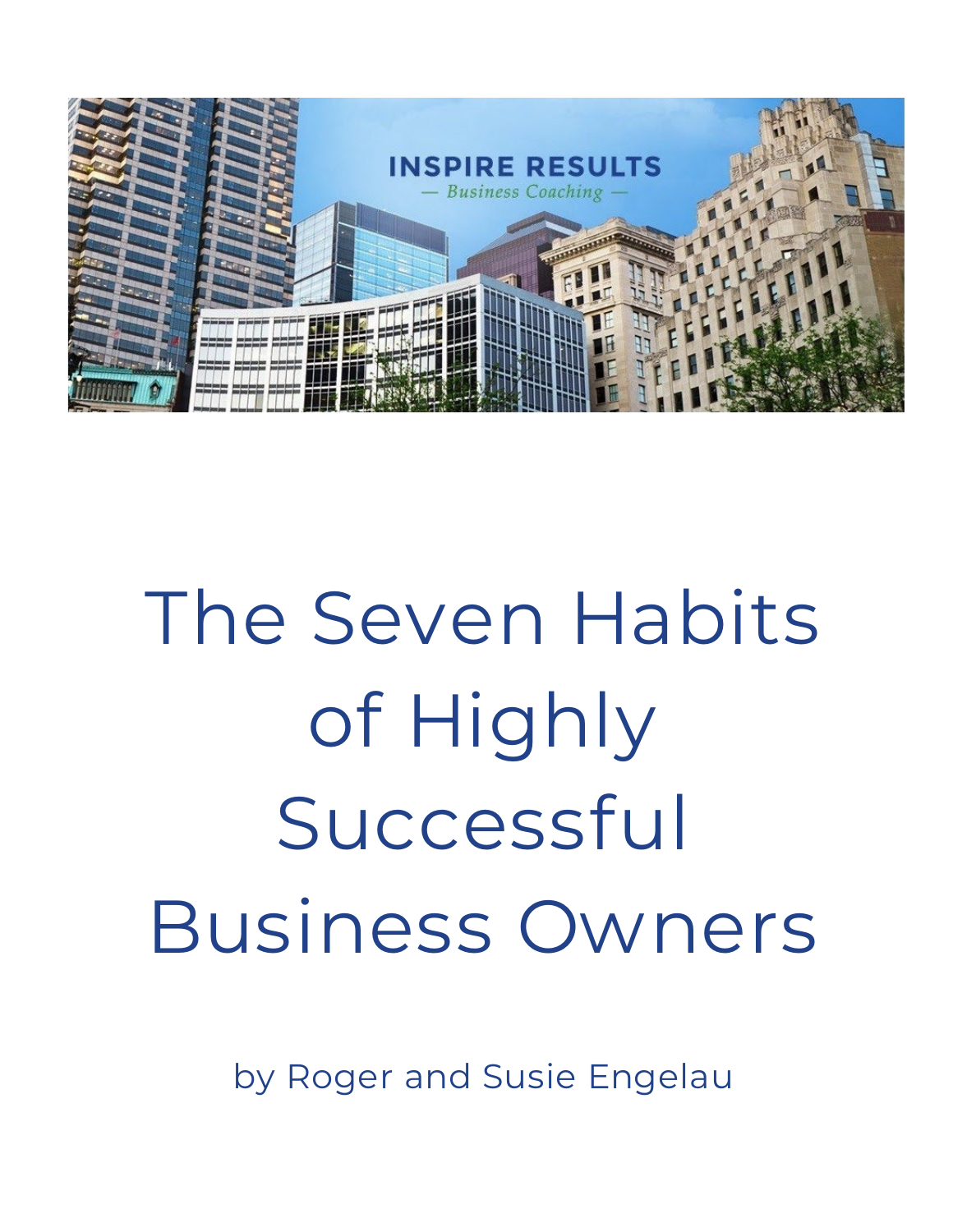# **INSPIRE RESULTS**

- Business Coaching -Working side by side with owners since 2010

# **7 HABITS OF SUCCESSFUL BUSINESS OWNERS**

## WHY THIS BOOK?

In a recent survey we discovered that most (87%) businesses are struggling. Struggling to gain new customers, struggling to develop a winning team and struggling to find the time to do the things they enjoy.

So we wanted to discover "What's the difference that makes the difference." Why is it that you can have one business owner that will struggle to make a living, while another will create a multi-million dollar business in a matter of years; and most businesses, will be something between the two described. So we decided to investigate the reason why some Business Owners are successful, while others are struggling to survive. What you have in this eBook are the secrets that make successful business owners successful.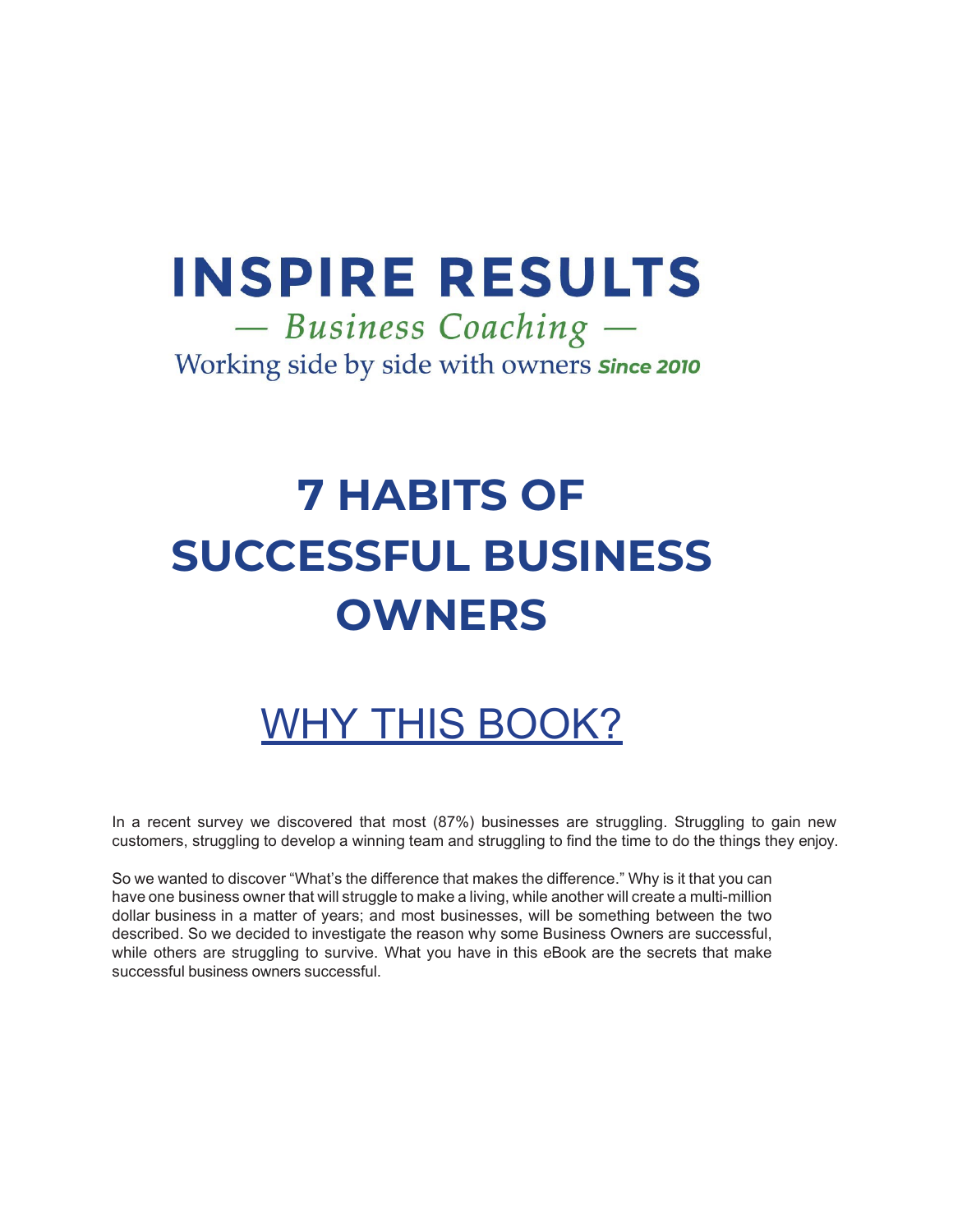

### **CONTENTS**

|                      | <b>Chapter 1 Setting Goals</b>                   | 4  |
|----------------------|--------------------------------------------------|----|
|                      | <b>Chapter 2 Innovate Your Business</b>          | 6  |
| <b>Chapter 3 USP</b> |                                                  |    |
|                      | <b>Chapter 4 How Much Are Your Clients Worth</b> | 8  |
| <b>Chapter 5</b>     |                                                  | 9  |
|                      | <b>Chapter 6 Your Ideal Client</b>               | 10 |
|                      | <b>Chapter 7 Explore Your Revenue</b>            | 12 |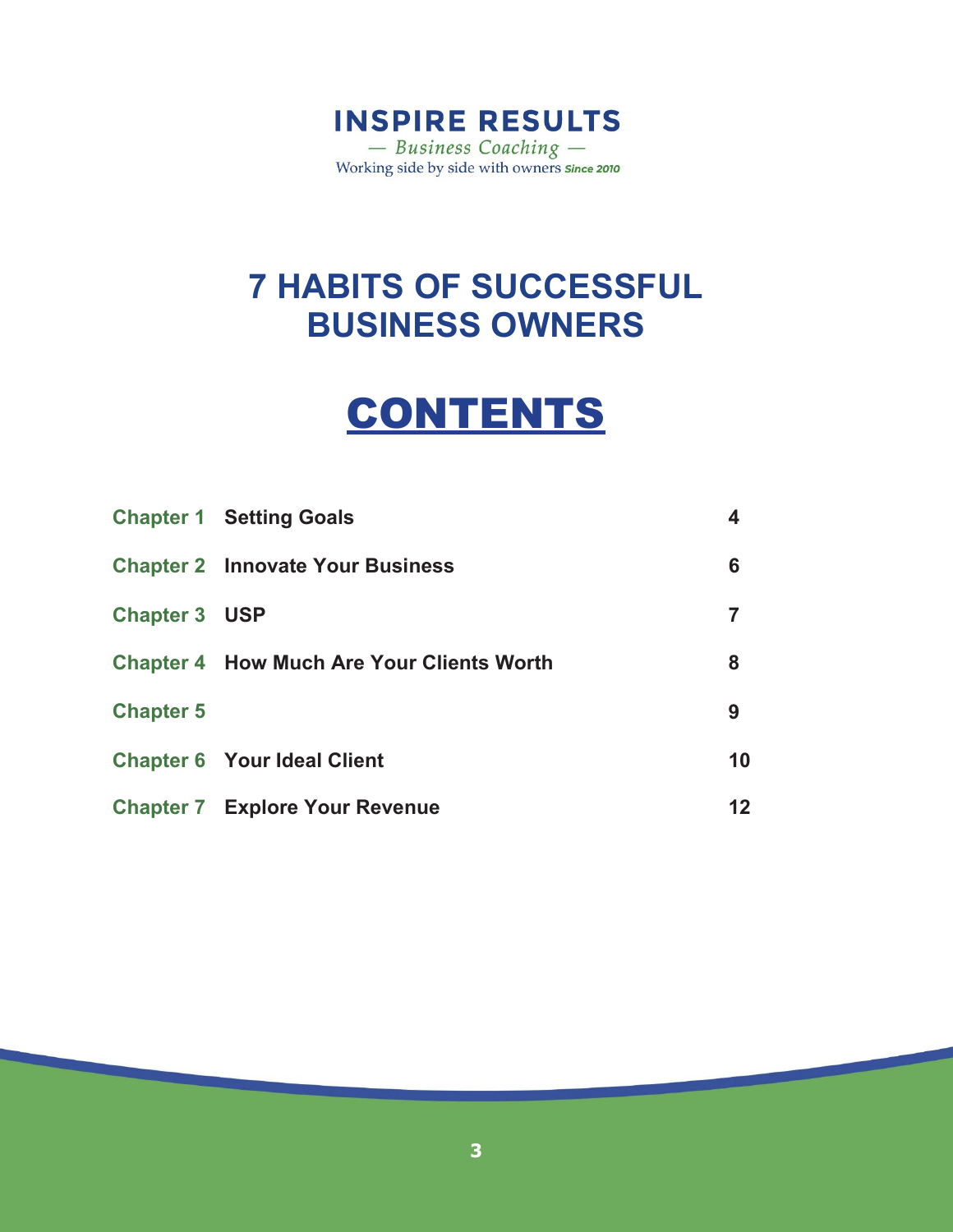### **INSPIRE RESULTS**  $-$  Business Coaching  $-$

### **7 HABITS OF SUCCESSFUL BUSINESS OWNERS**

## HABIT ONE

The number one reason why most independent businesses fail is...

They don't know where they are going. If you don't know where you're going, how will you know when you get there?...

Let me explain... Nearly every audio program, video program, book and every seminar on the subject of personal development and business success, covers the idea of goal setting. And yet despite all the information available about this subject, I've found over the years that in fact most business owners have not set goals for their business even though they know they should!



And for those who have written their goals on paper, many of them haven't kept up to date with the actions or the records as to where they are against their goals.

It's often been said that successful people do set goals. I've been very fortunate over the years to have interviewed and worked with many successful businesses and the one thing that seems to be the common theme amongst them is that they each have a well-defined goal so they know exactly where they are going.

It must make you think that there really is something about goal setting that makes a major difference to our individual success and therefore to the success of our business. In all years I have been working with business owners, I've never met a successful business owner that didn't have a well-defined goal and an owner who didn't know exactly what the business will look, sound and feel like when it is finished.

So here are some questions for you as a business owner, that when answered honestly and action is taken, will ensure that you earn more than you have ever earned as a business owner.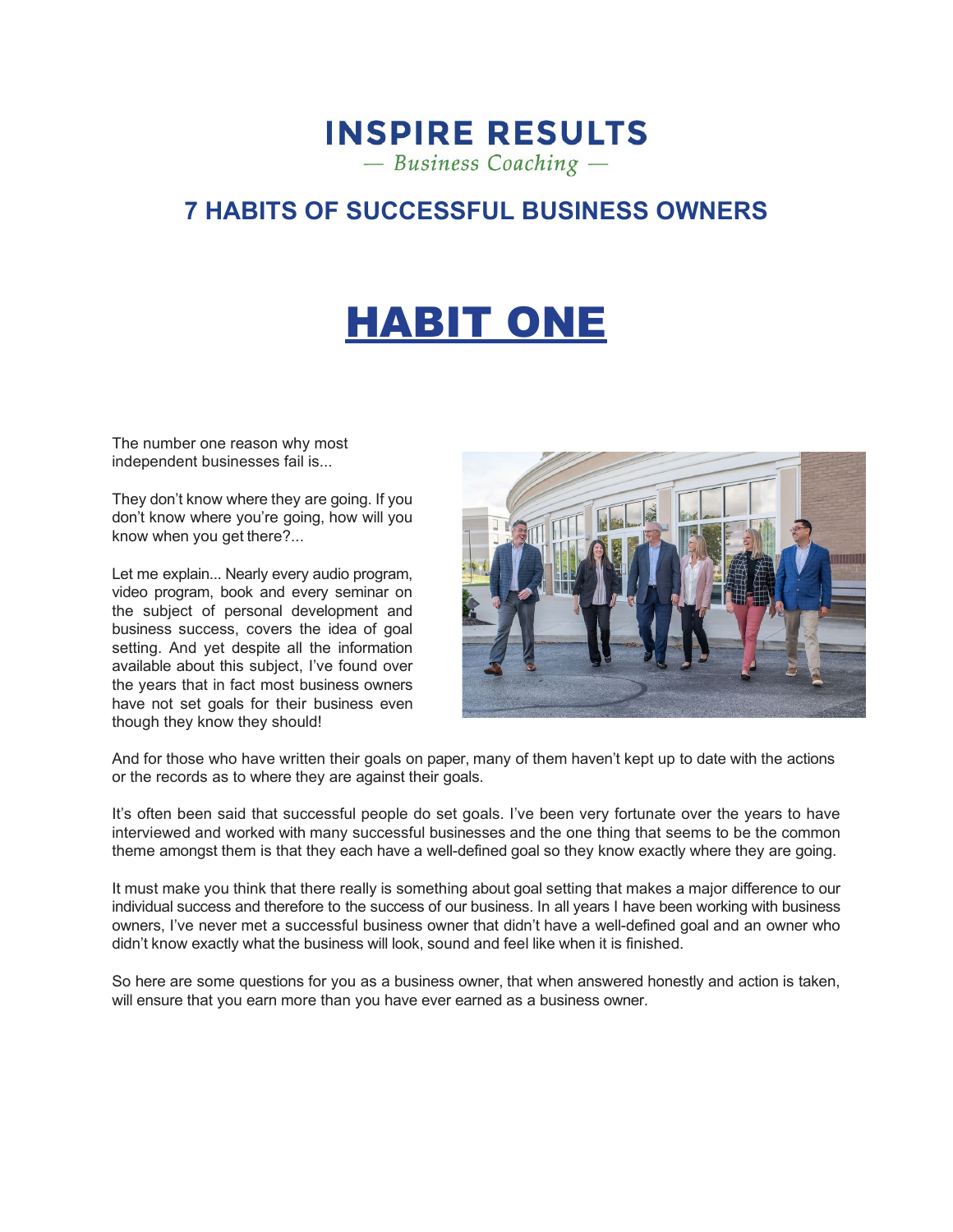- **1. What will your business look like when it isfinished?**
- **2. If you knew you could not fail what would you like to earn this year?**
- **3. To earn what you want to earn how many clients/customers must you be working with pa?**
- **4. What is your conversion rate i.e. from initial conversation to them becoming a client/customer?**
- **5. How many potential clients/customers to do you need to be speaking to per day to achieve your goal**
- **6. Are you 100% committed to achieving your goal? What action steps will you take in within 24 hours of reading this that will take you closer to achieving your goal?**

There is a story from 1954...

A group of students who were graduating from Harvard University were asked a series of questions. One of these questions was...Do you have a well- defined goal that is written down?

87% said that they did NOT have goals 10% said that they had goals but that those goals weren't written down and only 3% said that they had WRITTENgoals.

Some 20 years later these same respondents were interviewed and asked a variety of questions about their lives. The three percent who had written goals some 20 years before were now worth more, when put together, than the other 97% when put together. Now you and I know that money is only one measure of success and that every single person can have his or her own definition of success. What was also interesting about this study was the 3% who had well defined goals were happier and more content than the entire 97%. It must make you think that there really is something about goal setting that makes a major difference to our individual success and therefore to the success of our business.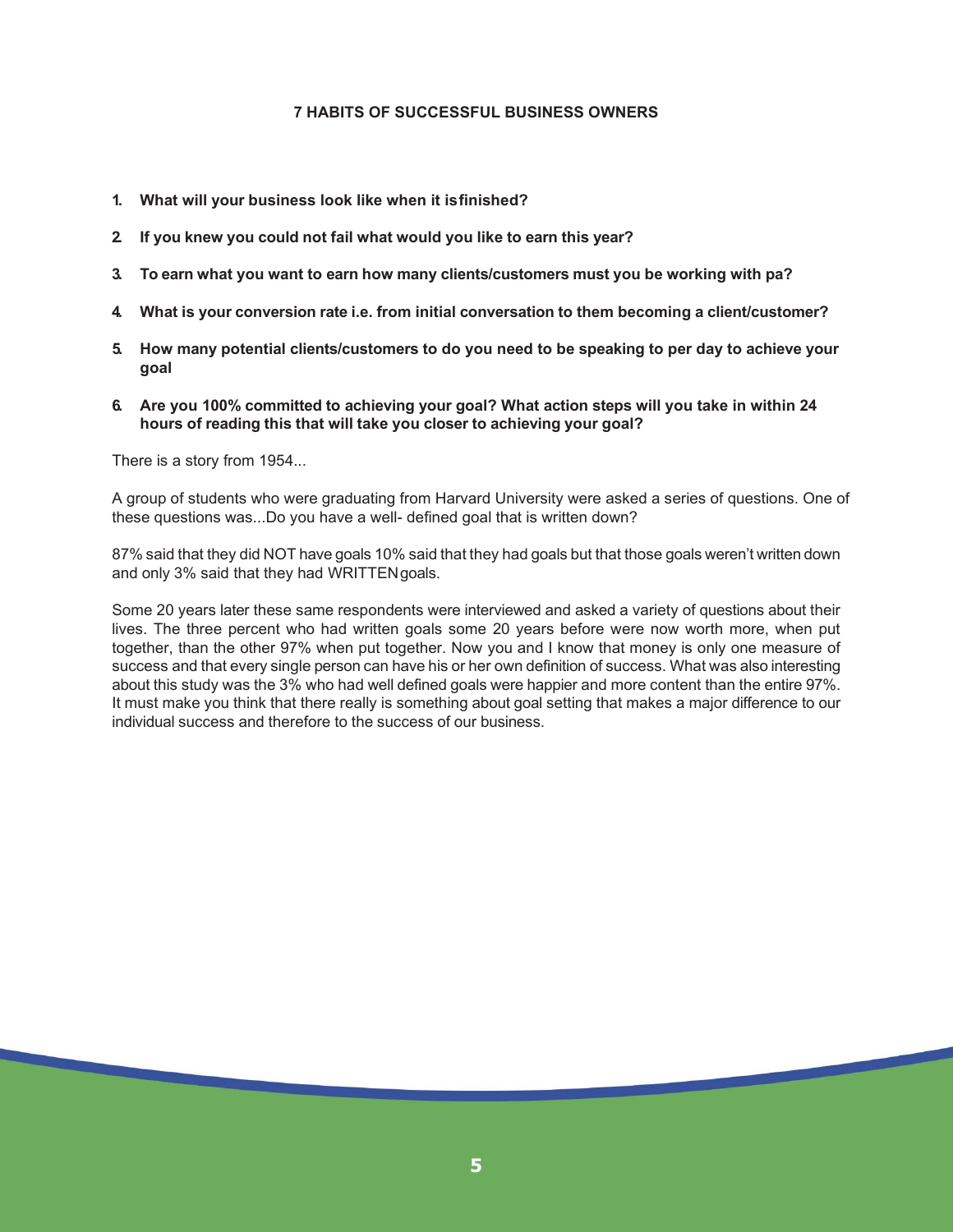### HABIT 2

Your spouse has decided to return to the workforce, so you must find a daycare center for your kids. All of them offer the same basic services and charge around the same price… except one. That "one" is 25% higher in price, but they offer additional services the others don't.

For example, they offer beginner computer training for pre-schoolers, as well as beginner reading and math classes to give kids a head start before entering grade school. They offer a web-based surveillance system so parents can watch their kids during the day to insure they're receiving propertreatment.

Which daycare do you want your child to attend?

#### **What you need to know…**

When you innovate your business, you automatically become "unique" in the marketplace. Your business now offers "extraordinary value" to its clients. Just like we need air and water to sustain life, for any business to truly succeed, it MUST become unique and offer extraordinary value.

The key is to know and understand what parts of the business require innovating. Prospects buy what you sell because they "want" it. It's critical that every business owner know exactly what their prospects "want," and then massively innovate their business to give it to them… and do so in such a way that it's viewed by those prospects as "unique" and"extraordinary."

**Why you need to know this…**

Innovating your business is the quickest and surest way to dominate your market. It enables any business owner to separate their business from their competition, eliminate them in the minds of their prospects, and have their prospective clients say to themselves that they would be an absolute fool to buy from anyone else butthem.

Businesses that don't innovate look like, smell like and feel like every other competitor in their market. These are the businesses that are doomed to compete forever on price. They aren't unique, they offer no extraordinary value and therefore the only value they can offer their prospects is the lowest price.

The cost to you if you fail to act…

Do you want to spend the rest of your life competing on price?

Do you know specifically what your prospects "want" from your business?

Do you know the best areas of your business to innovate?

Do you have any idea how to tell if your proposed innovations will produce a positive Return On Investment (ROI)?

If you don't innovate, and are forced to forever compete on price, what will be the future costs to your business if that happens?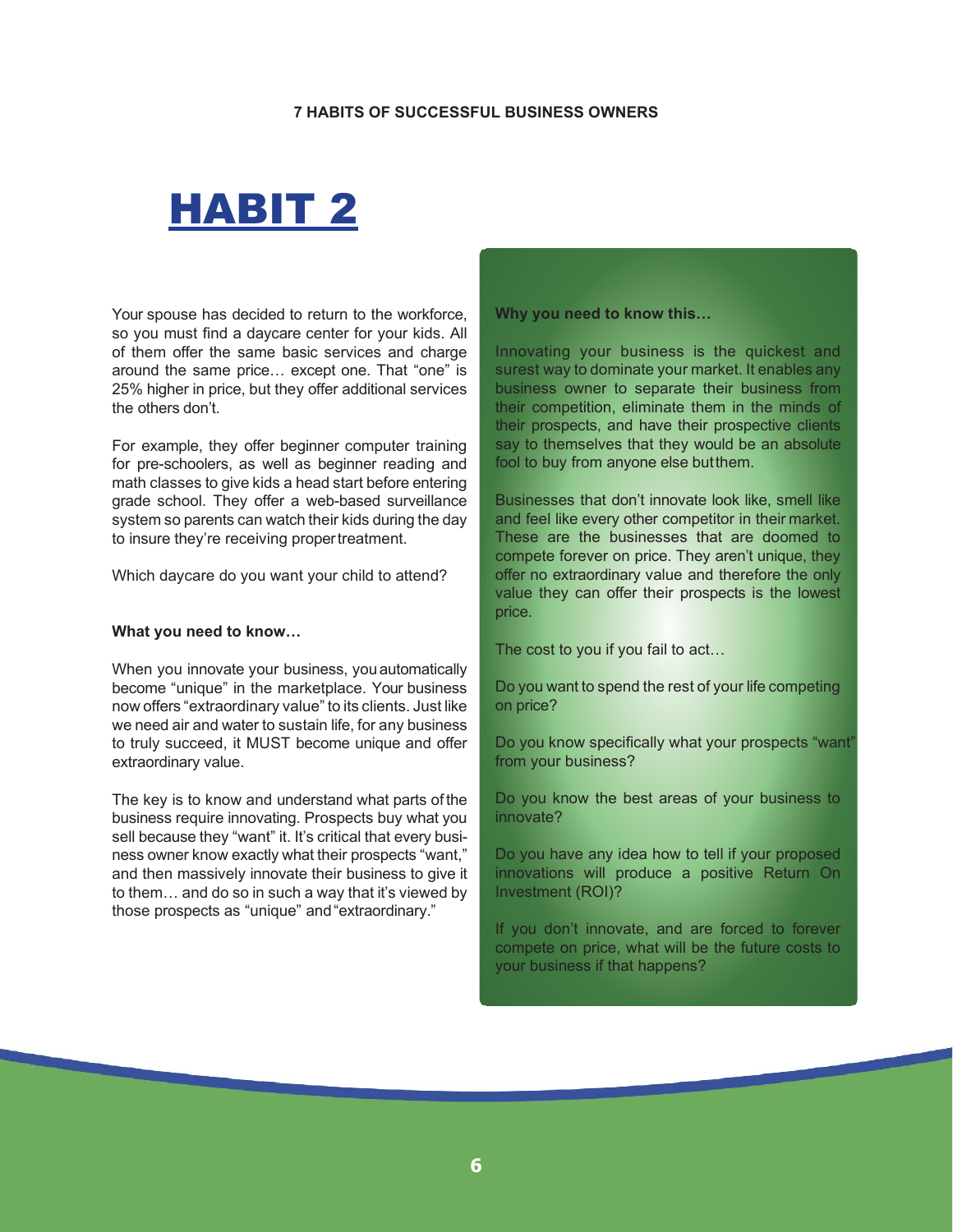### HABIT 3

#### **Do You Have A Unique Selling Proposition?**

If I were your prospective customer, why should I do business with you above any and all other options? Why would I be an absolute fool to buy what you sell from anyone else but you? That answer should be clearly articulated in the form of yourUSP.

#### **What you need to know…**

A USP is the single, most distinct and important benefit a business owner provides to their clients that's different from their competition. It's absolutely critical to not only create an effective and highly compelling USP, but to use it in every piece of marketing you develop, and in every form of communication you use with your clients andprospects.

#### **Why you need to know this…**

Your USP, working in tandem with your elevator pitch, creates a huge competitive edge for your business. Developed properly, it will separate your business from your competition, eliminate them in the minds of your prospects and have them saying to themselves that they would be fools to do business with anyone else but you.

For example, most business owners place the name of their business at the top of their business card. That's the worst thing you can put there. No one cares who you are or what you do. They only care about the benefits your product or service offers tothem.

Instead of a jeweler's business card saying "John's Jewelers," what if it said this…

Discounted Diamonds - Unmatched Quality, Untouchable Price, Unbeatable Guarantee

In just a few words, would you feel like an absolute fool if you bought a diamond from anyone else but this jeweler? That's the power of a well-designed USP.

#### **The cost to you if you fail to act…**

Do you have a Unique Selling Proposition?

Do you use it in every piece of marketing you create?

Do you have it prominently displayed on your business card?

If you don't, you're losing market share, a massive amount of potential revenue and the opportunity to dominate your market.

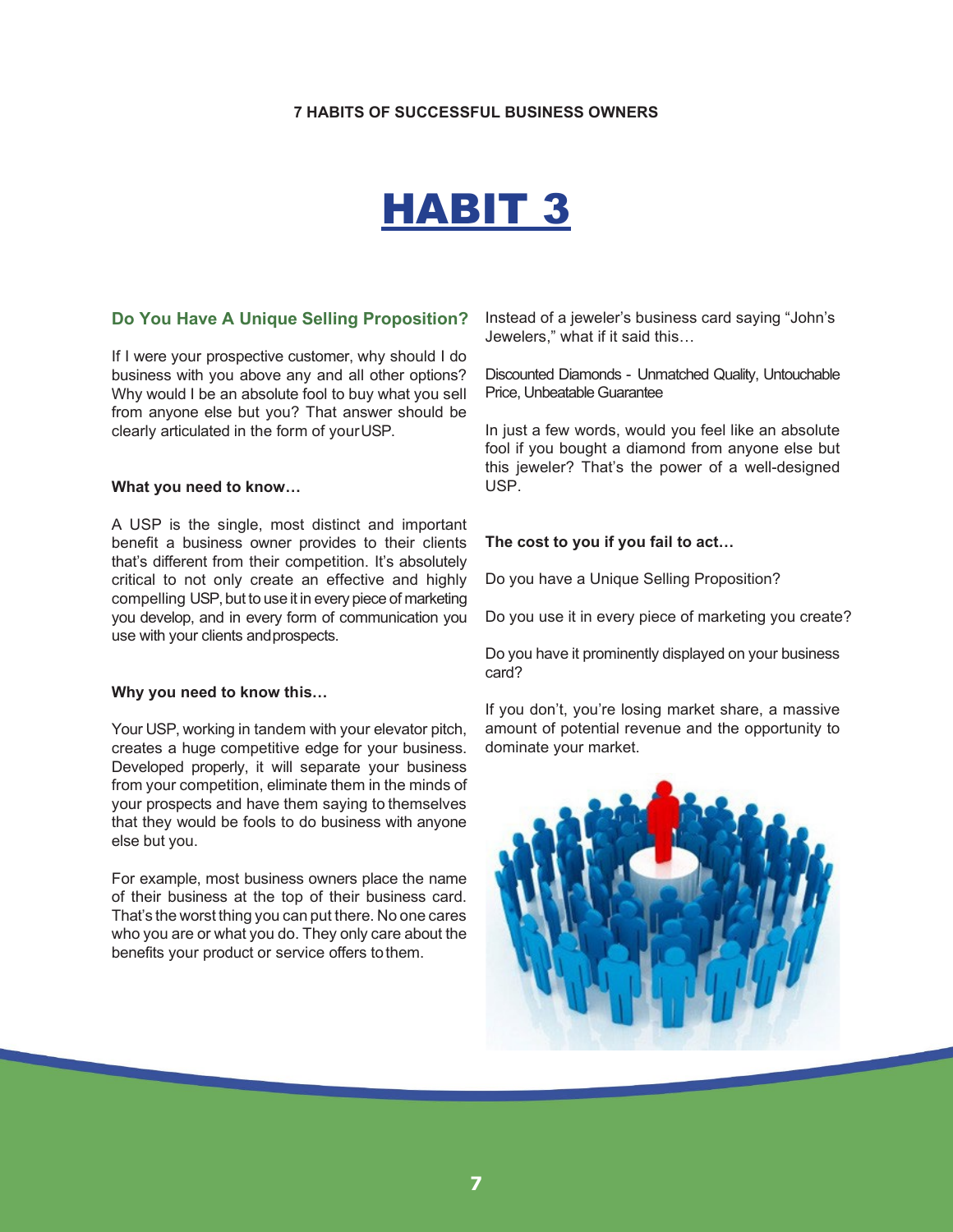### HABIT 4

#### **Do You Know How Much Each Client Is Worth To Your Business?**

The lifetime value of each client is defined as the total gross profit that you accumulate from a customer over their lifetime of doing business with you less the acquisition cost and marketing expenses over their lifetime.

When you know this value, you also know exactly how much money you can spend to acquire a client through marketing.

Do you realize the power that gives you as a small business owner? Did you know that by knowing your customer lifetime value, you can literally dominate your market and eliminate your competition in the minds of your clients?

#### **What you need to know…**

Most business owners know intuitively that it's much easier to make an additional sale to a current client than it is to make that first sale that acquires that client. Unfortunately, they don't do enough to figure out how they can sell more to their existing client base.

#### **Why you need to know this…**

It's important to understand that a client who has had an exceptional experience with your product or service is naturally going to look to you to help them fulfill their other needs with additional products. They now

trust you, and are happy with the relationship they have with you. You should take advantage of their trust and make an offer for another product/service immediately after their initial purchase, and schedule frequent campaigns to offer more to your client base.

#### **The cost to you if you fail to act…**

When your customers recognize that you provide them with value, they will continue to purchase from you. But, you can't assume they will just call you up and ask you to sell them something. You have to make the effort to ask for their order.

So are you doing that?

#### **Do you know how to do that?**

Are you aware that all of this can be put on auto-pilot, and requires no further action on your part whatsoever?

This is easy to do and in most cases... costs you nothing except a little time to set it up.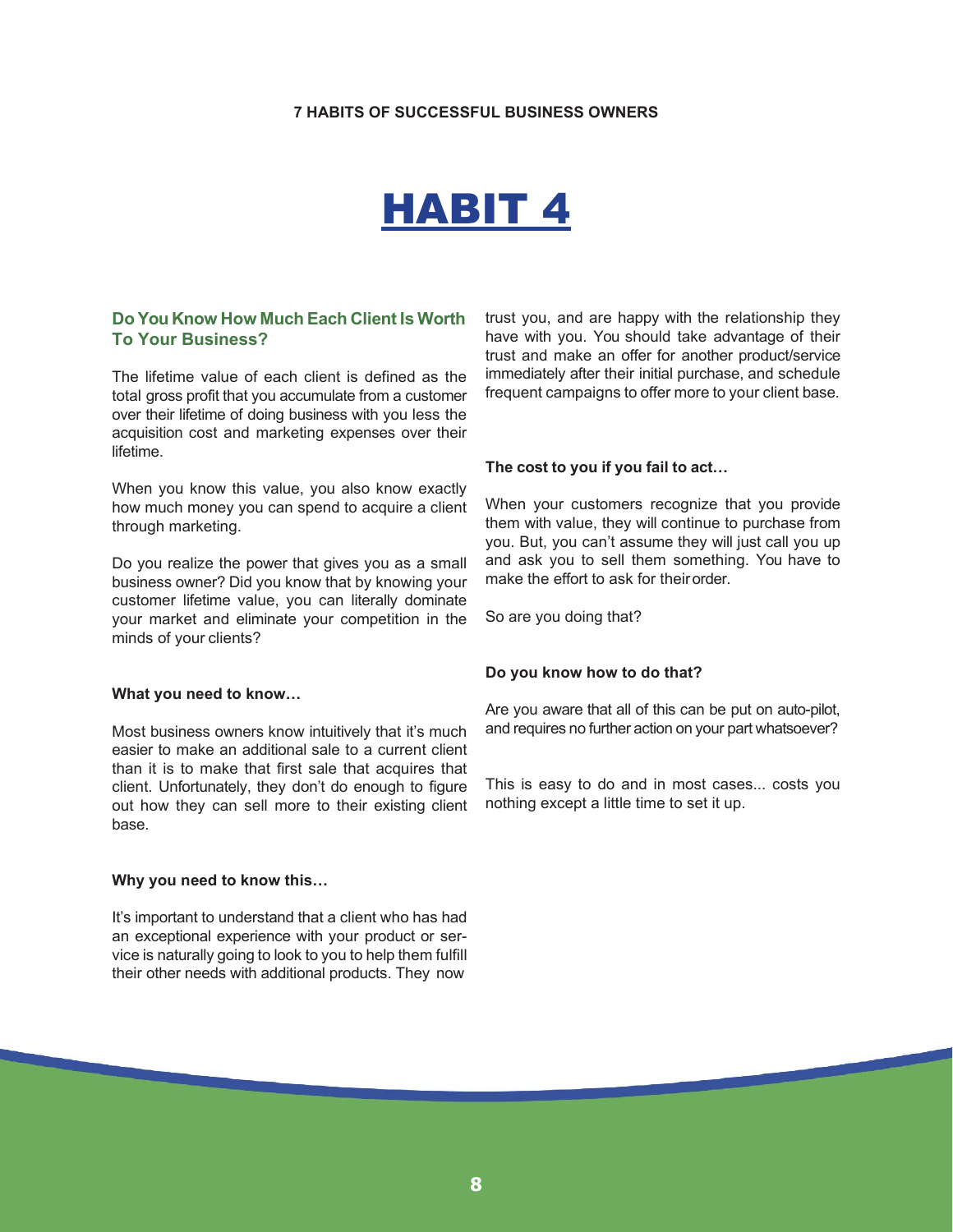### HABIT 5

Like it or not, we live in a time when prospects and clients demand specialization. They want to feel that they're receiving the product or service they want and need from an authority or expert.

You **MUST** position yourself and your business as that authority or expert, and you **CAN'T** do that while trying to be everything to everyone.

Most business owners today try to expand their product or service offerings, reasoning (incorrectly) that they're casting a wider net that will catch more fish. In reality, they're doing the exact opposite. Your prospects want to feel as though you're focused solely on the things that are most important to them. If you try to be everything to everyone, you become nothing to no one.

The key is to discover what your ideal clients really want and make that your "niche" market.

A mere 20% of your current clients are producing 80% of your total business revenue. Those are your ideal clients, and they love what you do and what you provide for them. When you select the area that attracted them to you as your niche market, you immediately begin to attract this type of client in droves.

Your revenue and profits begin to skyrocket, and you will actually begin to work fewer hours. You will "play" at what you do instead of work at what you hate. If you fail to create a niche market for your business, the cost to you may be staggering…

- You lose revenue and profit.
- **You work longer and harder.**
- **You lose the chance to build a valuable businessasset.**
- **You will be forced to compete forever onprice**
- **You will never become unique or differentiate your business from your competition**

These are the secrets business owners must know to effectively position their business in the proper niche market that will explode their revenue.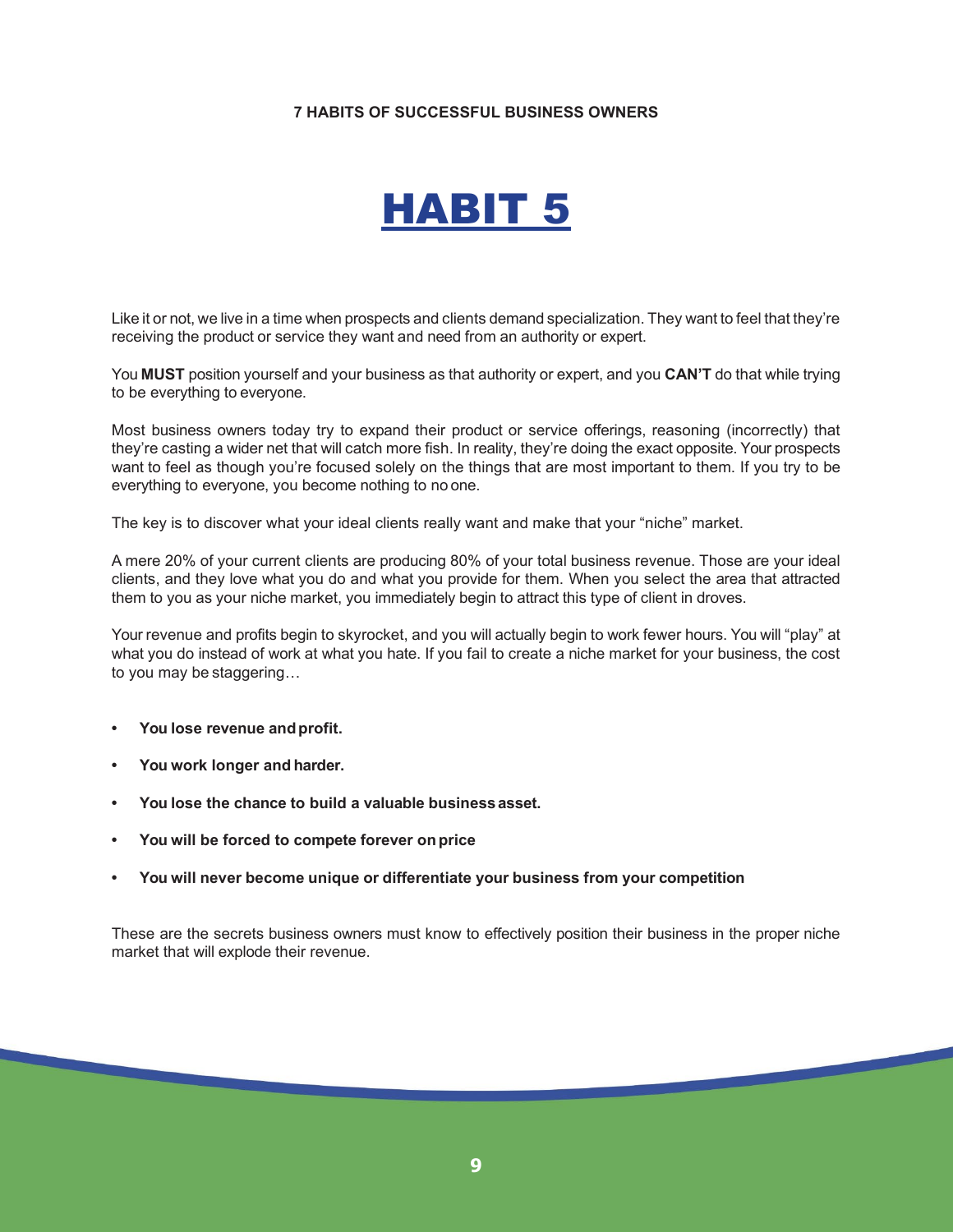### HABIT 6

#### **Do you know your ideal client... even when you see them? Your ideal client is much different from your typical client. How?**

Your typical client NEEDS what you sell, and your ideal client WANTS what you sell. That difference is huge. Prospects may or may not buy what they need, but they always buy what they want. If you know how to find your ideal client, you can literally dominate your market.

#### **What you need to know...**

Prospects buy based on emotions, and wants are emotion-based. Needs are logic-based. When your product or service matches what your prospects specifically want, you will immediately begin to attract your ideal client.

#### **Why you need to know this...**

Your ideal client makes you the most money. In fact, for most business owners... 80% of your entire revenue is generated by only 20% of your clients. Those are your ideal clients. They love you and what you provide to them. They buy from you and you alone. They're loyal and will never leave you. They sing your praises from the highest mountaintop. They send you tons of referrals and they give you unsolicited testimonials.

#### **The cost to you if you fail to act...**

Think about this for a moment. A mere 20% of your current clients are producing 80% of your total business revenue. What if you could replace that remaining 80% of unproductive clients with more of your 20% clients? Do you realize your income would explode by 16times?

If your revenues right now total \$50,000 annually, you have the potential to increase your revenue by an additional \$750,000. No kidding!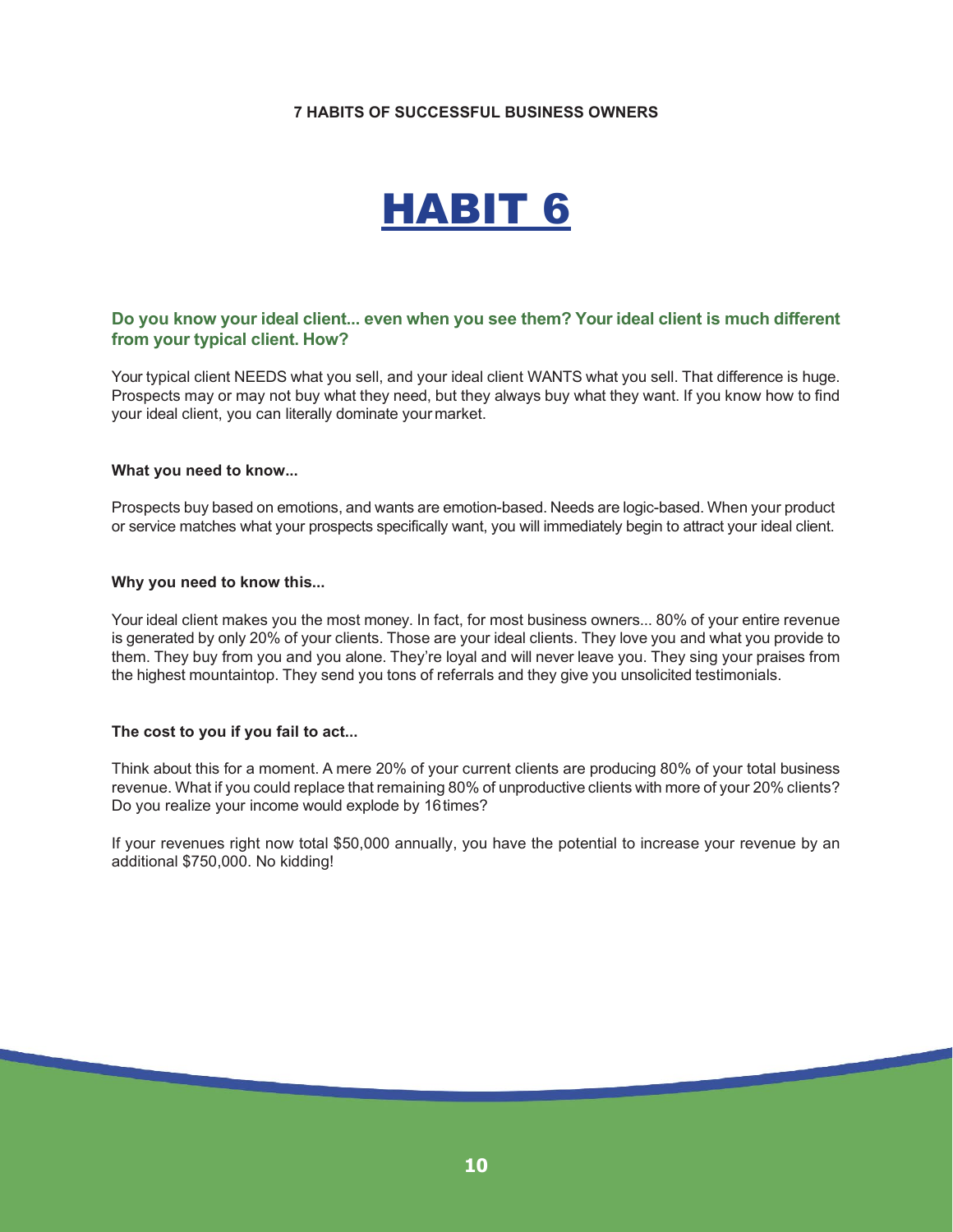**What could you accomplish with that much additional revenue?**

**What would that revenue mean to you personally? To your business? And especially to your family?**

**Can you afford to continue to watch this much additional revenue fall into the pocket of your competition?**

**It's up to every small business owner to take the initiative to develop these critical skills. Once they do, they often find themselves dominating their market.**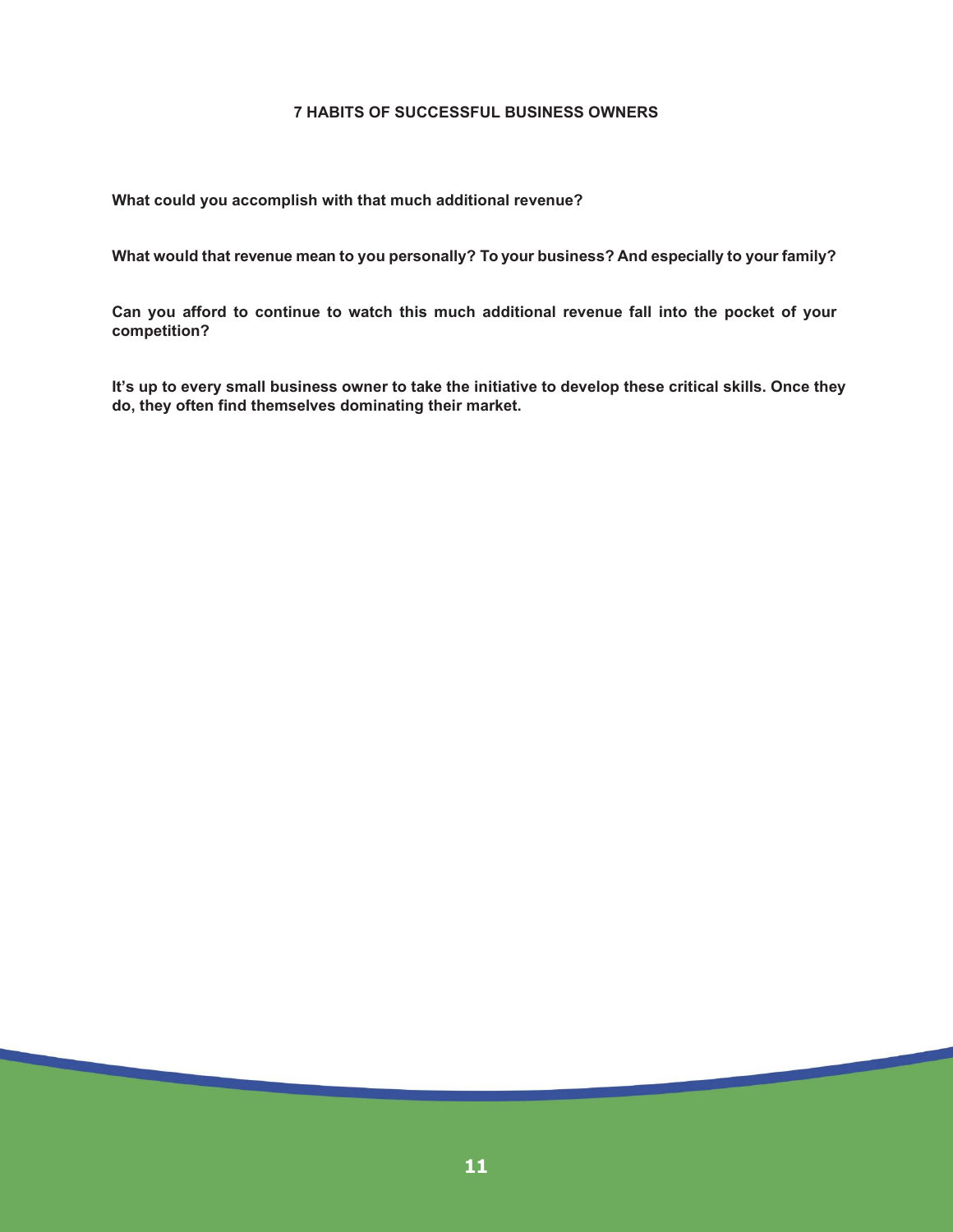### HABIT 7

#### **Can You Really Explode Your Revenue By 16 Times?**

Add up your toiletries in your bathroom, and then count how many of them you use daily. You will discover you use about 20% of them 80% of the time. Your business is no different. 20% of what you do every day at work is producing approximately 80% of your total revenue. That also means that 80% of your daily activities produce only 20% of your total revenue.

What would happen if you could discover WHY 20% of your activities produce so much more revenue... and replace the remaining 80% of your non- productive activities with more activities like the 20%? You would see your revenue skyrocket by a factor of 16.

#### **What you need to know...**

If you can perform more of these "productive" activities, your revenue will explode. This explains why the wealthy work less and earn more... and why you need to learn how to work smarter, not harder. So why aren't you currently performing these so- called "productive"activities?

The answer... you're NOT doing the things you SHOULD be doing. You're NOT doing the things that are your highest income-producing activities. It's these activities that drive the revenue into yourbusiness.

#### **Why you need to know this...**

Answering the phone, responding to emails, ordering supplies, paying the bills, keeping the books, surfing the internet... are NOT high income-producing activities.

High income-producing activities are things like developing and creating new products or services, improving your current product or service, marketing that new product or service, developing joint venture relationships or affiliate programs, innovating your product or service so that it makes your business unique & superior, acquiring various elements of proof to use in your marketing such as testimonials or research.

These make up your highest income-producing activities... and these are the areas where you need to focus. Some of these you're good at... you have "unique abilities" that lend themselves to these specific types of activities.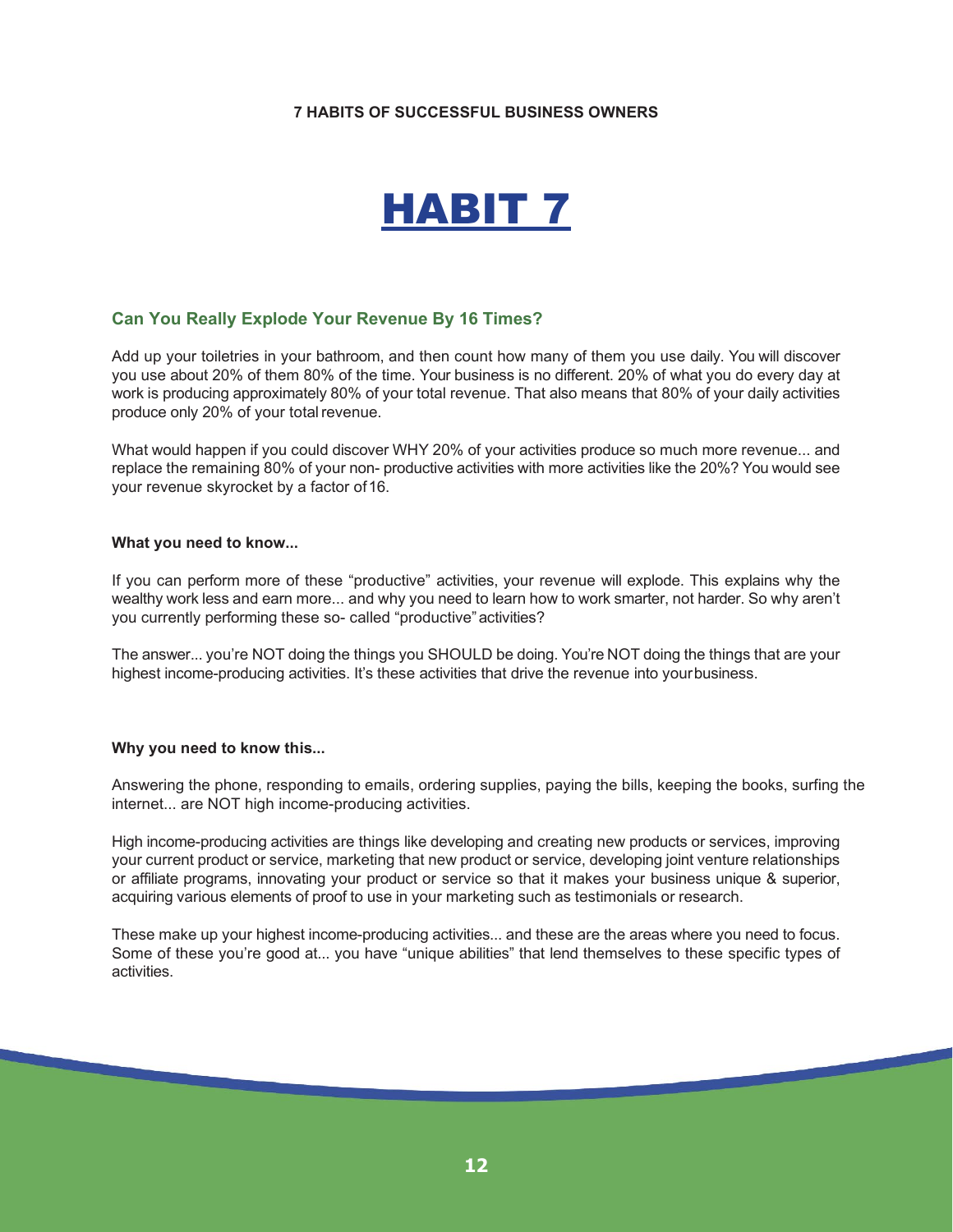Others, you're not so good at. The secret is to match them up properly so that you're constantly performing your unique abilities in the areas that will produce maximum revenue for your business.

#### **The cost to you if you fail to act...**

Do you spend most of your day fighting fires instead of completing the vital few activities that will produce the greatest results... and the highest revenue?

Do you know specifically those few things you need to do daily that produce big results? Do you know how to match those few things with your unique abilities?

Do you know how to get rid of the minutiae that's controlling your everyday activities and taking up your valuable time and energy... and replace that minutiae with the high impact activities that immediately produces income for you and your business.

People on our system have sent us testimonials and stories of exploding their revenue by as much as 16 times.